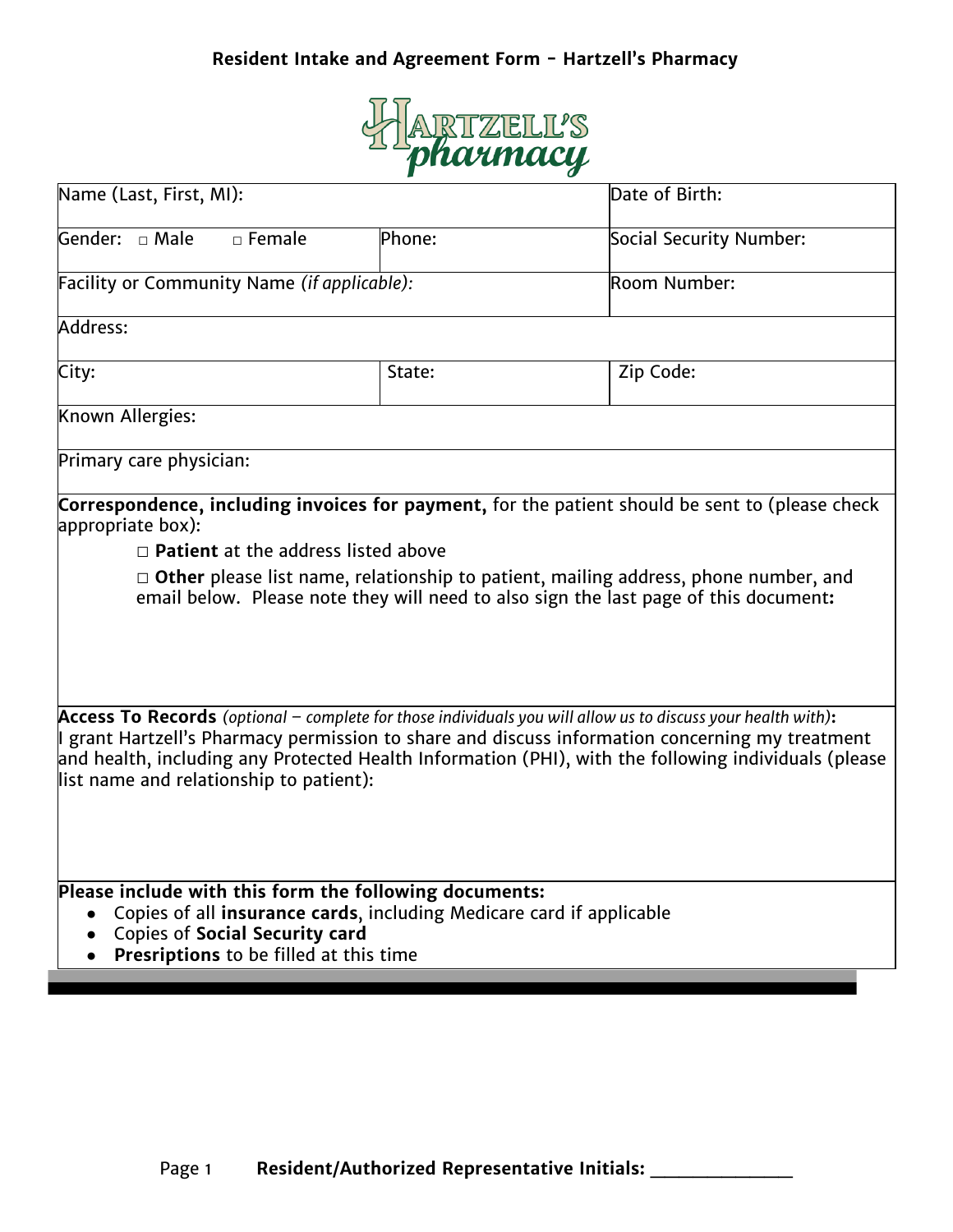## **Agreement for Services**

**By signing below, the Patient or their Legal Representative and the Financially Responsible Party acknowledge and agree to each of the following terms:**

- **1. Authorizations:** Hartzell's Pharmacy, Inc. and its subsidiaries ("Hartzell's Pharmacy") are authorized to provide the Patient all products and services prescribed or ordered by the Patient's Physician(s). The Patient requests the products provided by Hartzell's Pharmacy be dispensed in containers that are not child resistant. The patient requests that Hartzell's Pharmacy cycle fill maintenance medications in a **28 or 30 day supply**, depending on facility preference. Cycle fill automates the delivery of the majority of an individual's maintenance medications, greatly reducing the number of reorders that need to occur. Hartzell's Pharmacy may need to cycle up new medications in order to align them with the cycle. The Patient understands this may require filling less than the amount prescribed on the prescription order. The Patient requests that Hartzell's Pharmacy dispose of, or otherwise process, all unused and/or discontinued medications dispensed to the patient, according to pharmacy policy as allowed by professional standards and federal and/or state regulations.
- **2. Legal Representative:** Legal Representatives will provide Hartzell's Pharmacy with documentation establishing their legal authority.
- **3. Notice of Privacy Practices:** The Patient or their Legal Representative acknowledge that they have been informed that a copy of Hartzell's Pharmacy's Notice of Privacy Practices is available at [www.hartzells.com](http://www.hartzells.com/). The Patient or their Legal Representative may at any time contact Hartzell's Pharmacy directly in order to request a copy of Hartzell's Pharmacy's Notice of Privacy Practices for their records.
- **4. Assignment of Benefits:** The Patient or their Legal Representative hereby requests and authorizes any third-party payer to make payment directly to Hartzell's Pharmacy for products and services provided to the Patient.
- **5. Billing:** The Resident or their Financially Responsible Party acknowledges that Hartzell's Pharmacy will bill the Resident or their Financially Responsible Party directly for the provision of all products and services monthly. Charges from Hartzell's Pharmacy are not part of any billing received from the facility in which they reside.
- **6. Payment:** The Resident or their Financially Responsible Party is responsible for paying all charges for products and services provided to the Resident by Hartzell's Pharmacy. As a courtesy, Hartzell's Pharmacy will submit claims on behalf of the Resident to all insurance companies or other third-party payers we have signed contractual obligations, however the Resident and the Financially Responsible Party are ultimately responsible for paying any charges not covered by insurance or another third party payer. Payment in full is due within thirty (30) days of the statement date, and a late fee of \$15 will accrue on all delinquent accounts beginning on the day after the payment is due. The Resident or their Legal Representative and/or Financially Responsible Party hereby authorize Hartzell's Pharmacy to charge any credit card or bank account number identified above for any amounts owed.
- **7. Fees and Expenses:** The Resident and their Financially Responsible Party are responsible for paying all costs and expenses incurred by Hartzell's Pharmacy in the collection of amounts owed and the enforcement of its rights under this agreement, including without limitation, attorney's fees, collection fees, court costs and expenses.
- **8. Assurance of Payment and Termination of Services:** The Resident or Legal Responsible and Financially Responsible Party acknowledge that if the Resident and Financially Responsible Party are delinquent on payment of any amount owed to Hartzell's Pharmacy, Hartzell's Pharmacy may, in its sole discretion, do either or both of the following:
	- a. Condition its continued provision of products and services to the Resident upon Hartzell's Pharmacy's receipt of assurance of payment acceptable to Hartzell's